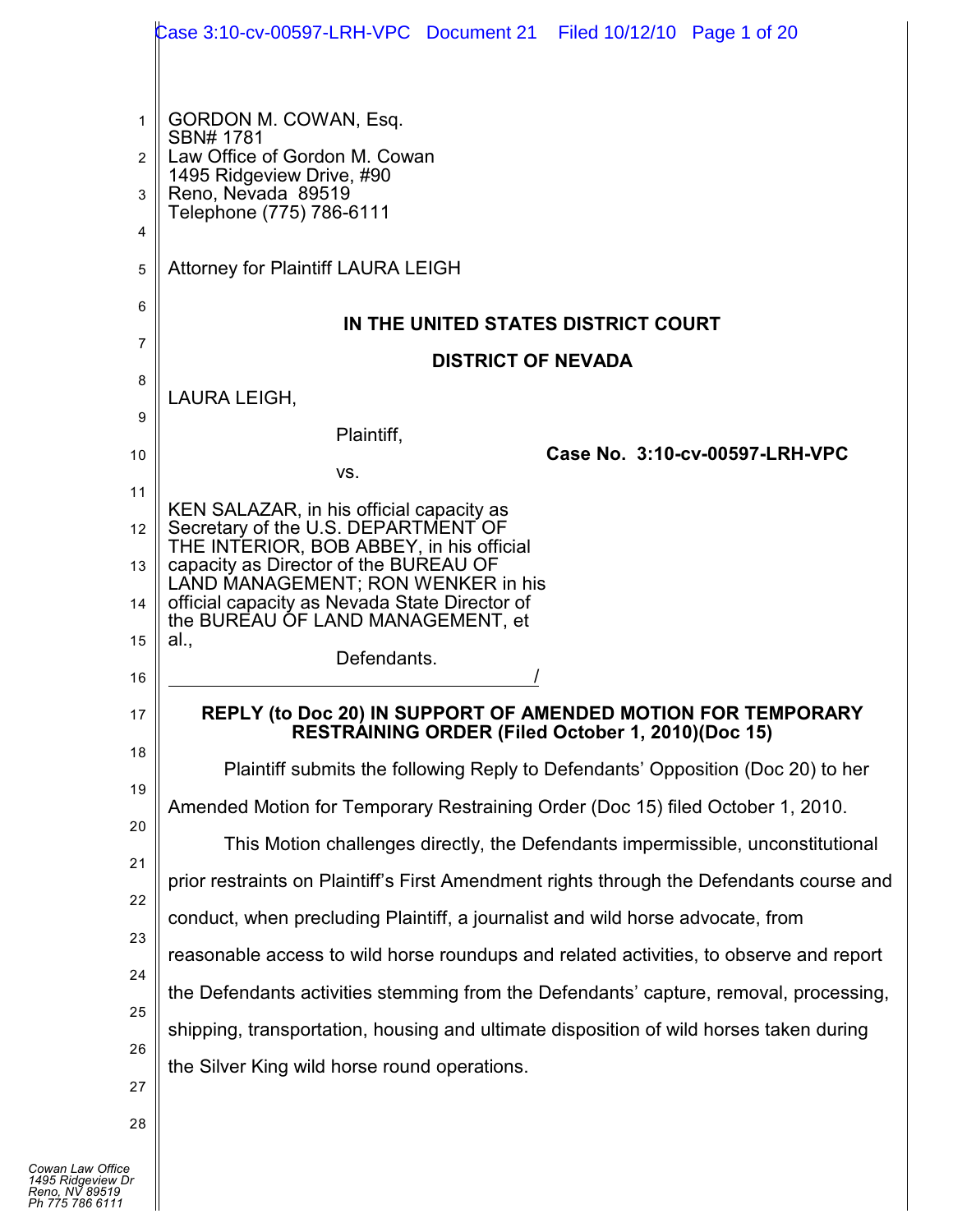#### **I. MUCH OF DEFENDANTS' BRIEF IS NOT GERMANE, DOES NOT ADDRESS MATTERS IN ISSUE AND IS IRRELEVANT, AS ARE SUPPORTING DECLARATIONS**

3 4 The first five pages of the Defendants' Opposition is completely irrelevant to the relief sought or to the discussion at hand.

5 6 7 8 9 This case since its inception is currently, and has always involved, First Amendment notions. The Defendants' characterization or implication that the Amended TRO Motion seeks *anew,* relief under the First Amendment [Opposition (Doc 20), p.(*sic*) 1, l. 11-13], is sheer folly. Relief against the Defendants' illegal First Amendment prior restraints has been the essential, sole relief sought since inception.

10 11 12 13 14 15 16 17 No portion of Plaintiff's requested relief is based on the ongoing "inhumane" issues involved in the Defendants' wild horse management. No part of the Motion challenges the Defendants' ability to roundup excess horses. Accordingly, all discussion in the Defendants' Opposition which addresses, *ad nauseam*, these irrelevant matters, [the "Introduction" at p. (*sic*) 1, the "Statutory Background" at pp. (*sic*) 1-4 and the "Factual Background at pp. (*sic*) 4-5] is irrelevant, does not address matters raised in Plaintiff's brief, does not speak to matters "in issue," and should be stricken as superfluous.

18 19 20 21 22 Similarly, the Declaration of Mary D'Aversa (Doc 20-4) discusses matters *not* in issue. Ms. D'Aversa was never at Silver King. She discusses *no* "public observation" issues. She discusses no "press" or "access" issues. Inasmuch as Ms. D'Aversa's Declaration is non-responsive to any matter "in issue," Plaintiff respectfully requests it should be stricken as irrelevant.

23 24 25 26 27 28 Also, most all of the Declaration of Alan Shepard fails to address issues raised in Plaintiff's Amended TRO Motion. His position with the BLM, his experience, his statements that the "BLM has the authority" to do whatever it likes, including close public lands [in contravention of a prior ruling by this court in case 3:10-cv-417, (Doc 18 entered July 16, 2010)], etc., are all irrelevant to the issue at hand. His personal opinions or ideas of what's "reasonable" in terms of restricting distance and time, are

1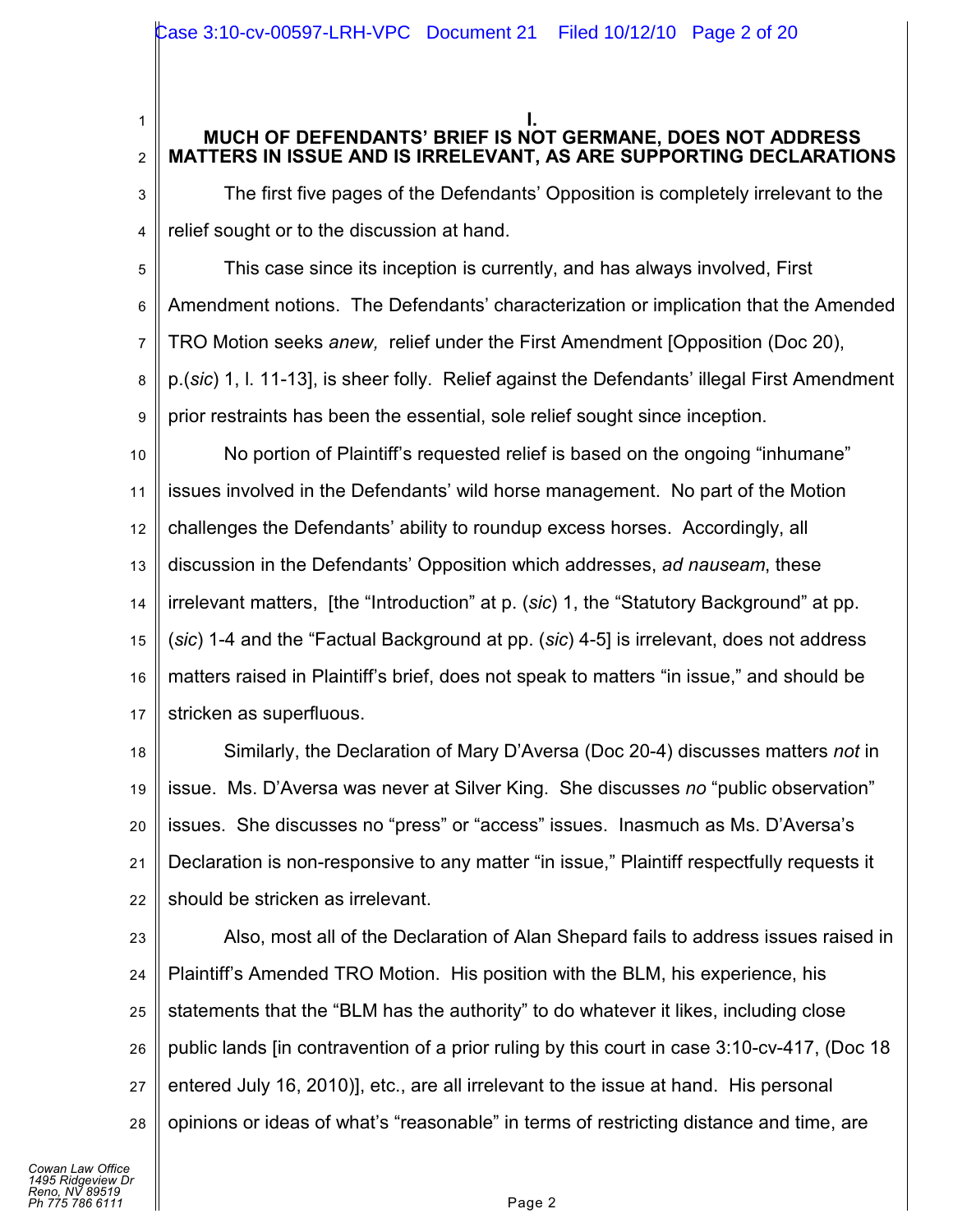## Case 3:10-cv-00597-LRH-VPC Document 21 Filed 10/12/10 Page 3 of 20

1 2 3 likewise irrelevant. There has been no establishment as to his qualifications of determining how he considers himself an expert witness on the issue germane to this case, which is this: public access to wild horse roundups and reasonable public access.

4 5 6 7 Moreover, Alan Shepard was never at the Silver King roundup at any of the times the Plaintiff was at Silver King when attempting to glimpse a view of the Defendants' roundup activities. Accordingly, Alan Shepard has no personal, first-hand experience of how the Plaintiff was precluded from viewing the BLM's activities. None.

8 9 10 11 12 13 14 About the only statement that is germane is Mr. Shepard's statement at paragraph 39 of his Declaration. Even this statement however, contains unsupported conclusions. Shepard fails to define what the term, "reasonable" references. Shepard fails to define a "safe distance." Rather, Shepard uses such terms to conclude, without basis in specific facts, that the BLM needs "safety protocols" and "reasonable restrictions." Neither he nor any other government witness define these concepts. Accordingly, Mr. Shepard's unsupported, vague ideas or notions, without specific

15 bases, should be disregarded.

16 17 18 Plaintiff respectfully requests Alan Shepard's Declaration should be stricken in its entirety as irrelevant, or unsupported, or as lacking in foundation for unsubstantiated opinion testimony, or for all of these reasons.

**II. THOSE AMONG DEFENDANTS WHO HAVE ACTUAL, FIRST-HAND KNOWLEDGE OF THE PLAINTIFF'S ACCESS TO SILVER KING, HAVE NOT PROVIDED THEIR DECLARATION (EXCEPT H. EMMONS WHO HAS MINIMAL INFORMATION)**

- 19
- 20
- 21

22 23 24 25 26 27 28 The person from among the Defendants' employees having true first-hand, personal knowledge of Ms. Leigh's access (or lack thereof) to the Silver King roundup activities, is *Mr. Chris Hanefeld.* Mr. Hanefeld is the BLM's "Ely District Public Affairs Specialist." Mr. Hanefeld was present *every day* Ms. Leigh was present. Ms. Leigh was present five days during the Silver King roundup. Hanefeld was with or around her each of those five days. Mr. Hanefeld is familiar with the whereabouts of Ms. Leigh while on public lands at Silver King. Mr. Hanefeld is familiar with Ms. Leigh's ability or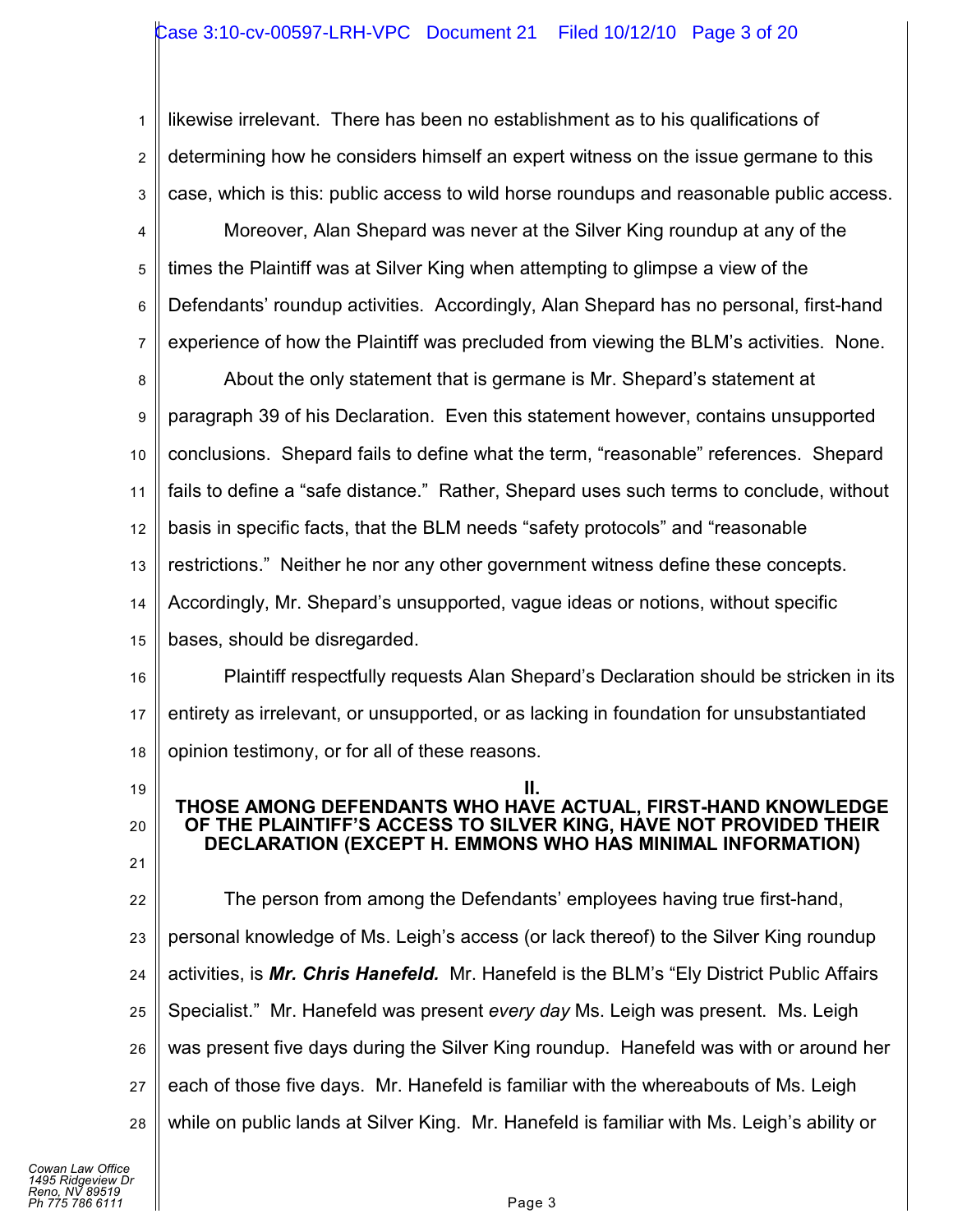1 2 non-ability to view the Silver King roundup activities. Mr. Hanefeld is familiar with Ms. Leigh's purported "access" to Silver King roundup activities.

| 3              | Mr. Hanefeld is the person most knowledgeable among the Defendants,                                             |  |
|----------------|-----------------------------------------------------------------------------------------------------------------|--|
| 4              | concerning Ms. Leigh's access or lack thereof at Silver King. Mr. Hanefeld is the                               |  |
| 5              | person most knowledgeable concerning Ms. Leigh's and others' treatment by the                                   |  |
| 6              | Defendants' chosen contractor performing roundup activities. Mr. Hanefeld is the                                |  |
| $\overline{7}$ | person most knowledgeable concerning Ms. Leigh's presence, her demeanor, her                                    |  |
| 8              | cooperativeness, during her time there at Silver King. Mr. Hanefeld is the person most                          |  |
| 9              | knowledgeable concerning Ms. Leigh's ability to view wild horse gather activities at                            |  |
| 10             | Silver King.                                                                                                    |  |
| 11             | The compelling question in the aftermath of the litany of government employee                                   |  |
| 12             | Declarations who have no first-hand knowledge of the access restrictions imposed on                             |  |
| 13             | Ms. Leigh, or who were never there, is this: <b>WHERE IS MR. HANEFELD? WHERE IS</b>                             |  |
| 14             | <b>HIS TESTIMONY?</b> Why is he not providing a Declaration? Why is he not being asked                          |  |
| 15             | to help offer the truth of what's transpiring in Silver King, to the court?                                     |  |
|                |                                                                                                                 |  |
| 16             |                                                                                                                 |  |
| 17             | THE DEFENDANTS' RELIANCE ON THE COURT'S ORDER AS THE BASIS<br>FOR DENIAL OF THE AMENDED TRO MOTION IS MISPLACED |  |
| 18             | The Defendants' attempted hitchhiking on the back of a ruling that is not based                                 |  |
| 19             | on facts presented in the original motion, is not productive.                                                   |  |
| 20             | The court clearly had another case in mind when it denied the original TRO                                      |  |
| 21             | Motion. The record demonstrates the court inadvertently believed the original TRO                               |  |
| 22             | Motion in this case, sought relief based on "inhumane" treatment issues. Such is not                            |  |
| 23             | the case. Although the BLM engages in inhumane wild horse gathers, Silver King                                  |  |
| 24             | included, no relief has been sought in this case for that purpose (i.e. no relief is sought                     |  |
| 25             | based on the inhumane treatment of wild horses). Rehashing the issue again, to point                            |  |
| 26             | out what the case is not about, is not fruitful. This issue was throughly addressed to the                      |  |
| 27             | court in the Amended TRO Motion [(Doc 15), pp. 2-5]. See and compare Order (Doc                                 |  |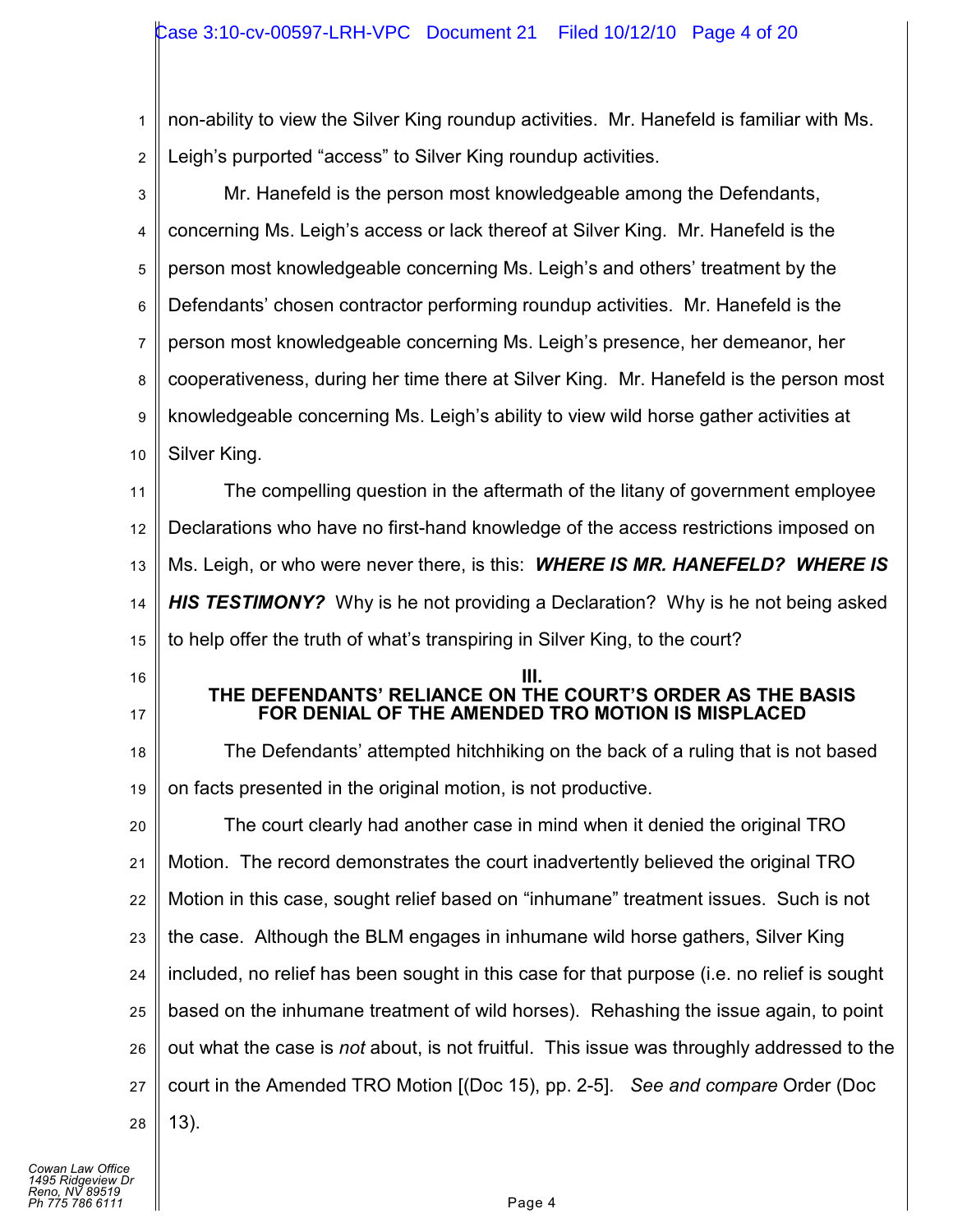**IV.**

### **THE GOVERNMENT'S CONTENTION – BLM PUBLIC LANDS WHERE WILD HORSES ROAM, ARE NOW "NON-PUBLIC FORUMS" – IS AN INCREDIBLE "FIRST NOTICE" THAT OFFENDS THE SENSES**

3 4 5 6 7 8 The Defendants most pronounced argument to preclude the press, the public and Ms. Leigh from having true, reasonable access to observe the Defendants' roundups of wild horses on public lands involves their latest, incredible revelation that "herd management areas" (and perhaps other areas of public lands at their unilateral choosing in the future) can and, in this instance, are considered (by the government Defendants) "non-public forums."

9 10 11 12 13 14 This newest revelation of course, is the latest purported justification for limiting, restricting, precluding and censoring the content of speech, and in precluding journalists including Ms. Leigh, from having true, reasonable access to observe and then report to the public, the Defendants' roundup and related activities. If the Defendants were in fact, providing "reasonable" access all along, they would not be offering this newest twist.

15 16 17 18 This newly raised contention in truth, is the Department of Interior's and BLM's new pronouncement which conveys to the public that they (the public) have no right to know or be advised from independent sources, how the government manages a public resource (wild horses on HMAs in this instance) on public lands.

19 20 21 22 23 24 25 26 27 28 Nowhere in known "notices" from the Defendants, is there any statement that makes this newly formed, self-declared limitation or designation, that public lands are now *non-public* forums. To the contrary, all of the Defendants' literature, notices, website links refer to the BLM managed lands as the "National System of Public Lands." There are no signs or postings indicating otherwise, found on the Silver King BLM borders or elsewhere, that citizens are entering a special-type enclave where speech, the press and expression are limited. Unless inadvertently missed, no such notice is found in the Federal Register. No official explanation to the public is posted anywhere as to the ramifications of claiming that public lands are really, "non-public forums." The words "non-public forum" are offered for the first time in the Defendants

1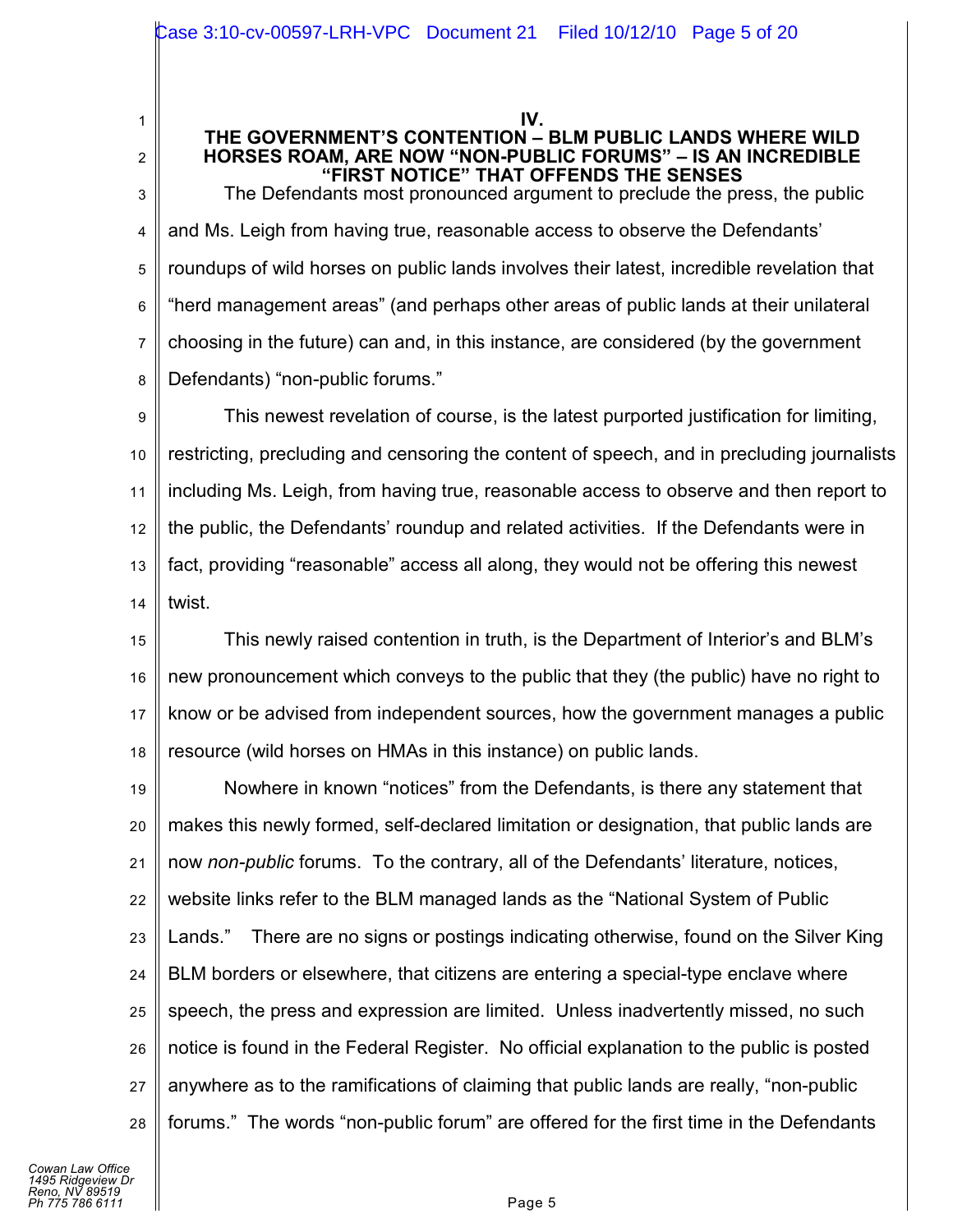| 1              | Opposition (Doc 20) to Plaintiff's TRO Motion. This is their first notice to the public.                                                                                               |
|----------------|----------------------------------------------------------------------------------------------------------------------------------------------------------------------------------------|
| $\overline{2}$ | See and compare, United States v. Grace, 461 U.S. 171, 180, 103 S.Ct. 1702                                                                                                             |
| 3              | (1983) (expressing concern regarding allegedly nonpublic forums that provide "no                                                                                                       |
| 4              | separation  and no indication whatever to persons  that they have entered some                                                                                                         |
| 5              | special type of enclave."); Gerritsen v. City of Los Angeles, 994 F.2d 570, 576 (9th                                                                                                   |
| 6              | Cir.1993) (noting that area at issue "is still part of the park and it is indistinguishable                                                                                            |
| 7              | from other sections of the park in terms of visitors' expectations of its public forum                                                                                                 |
| 8              | status"); Freedom from Religion Foundation, Inc. v. City of Marshfield, 203 F.3d 487,                                                                                                  |
| 9              | 494 (7th Cir.), as amended (2000) ("[N]o visual boundaries currently exist that would                                                                                                  |
| 10             | inform the reasonable but unknowledgeable observer that the Fund property should be                                                                                                    |
| 11             | distinguished from the public park."). "The recognition that certain government-owned                                                                                                  |
| 12             | property is a public forum provides open notice to citizens that their freedoms may be                                                                                                 |
| 13             | exercised there without fear of a censorial government, adding tangible reinforcement                                                                                                  |
| 14             | to the idea that we are a free people." Int'l Society for Krishna Consciousness, Inc. v.                                                                                               |
|                | Lee, 505 U.S. 672, 696, 112 S.Ct. 2701 (1992) (Kennedy, J., concurring).                                                                                                               |
| 15             |                                                                                                                                                                                        |
| 16             | BLM MANAGED LANDS ARE TRADITIONALLY PUBLIC FORA. THE DEPT. OF                                                                                                                          |
| 17<br>18       | INTERIOR AND BLM DO NOT HAVE A COMPELLING INTEREST IN LIMITING<br>PLAINTIFF, A JOURNALIST, FROM OBSERVING AND REPORTING THE<br>DEFENDANTS' ACTIVITIES WHEN "MANAGING" PUBLIC RESOURCES |
| 19             | The Defendants admittedly make the following comment (one of many) found on                                                                                                            |
| 20             | their official website (as of October 11, 2010) at                                                                                                                                     |
| 21             | http://www.blm.gov/wo/st/en/prog/Recreation.html, as follows:                                                                                                                          |
| 22             | The National System of Public Lands offer more diverse                                                                                                                                 |
| 23             | recreational opportunities than are available on the land of any other                                                                                                                 |
| 24             | Federal agency. On more than 245 million acres of public lands, people                                                                                                                 |
| 25             | enjoy countless types of outdoor adventure – participating in activities as                                                                                                            |
| 26             | widely varied as camping, hunting, fishing, hiking, horseback riding,                                                                                                                  |
| 27             | boating, whitewater rafting, hang gliding, off-highway vehicle driving,                                                                                                                |
| 28             | mountain biking, birding and wildlife viewing, photography, climbing, all                                                                                                              |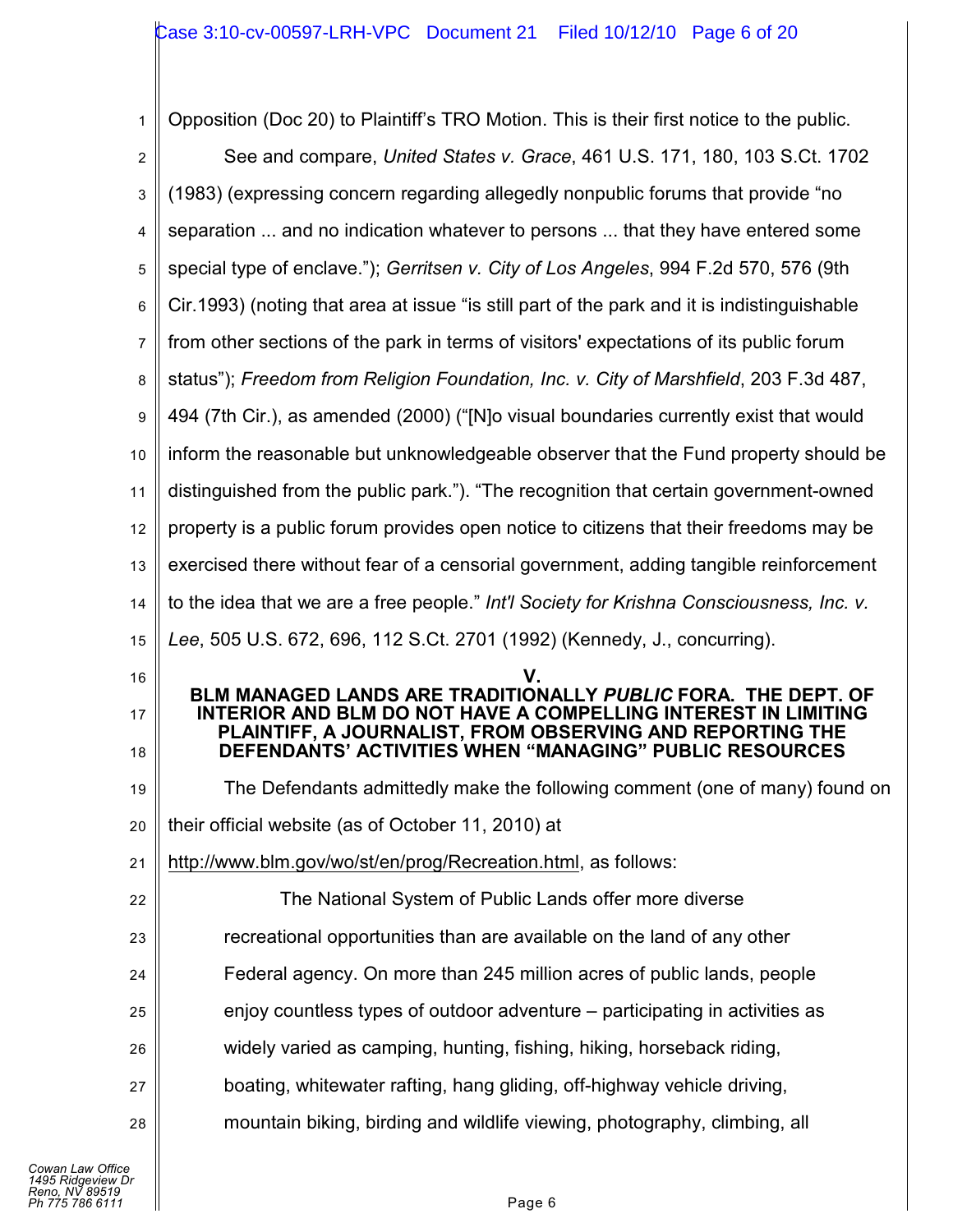types of winter sports, and visiting natural and cultural heritage sites.

In an increasingly urbanized West, these recreational opportunities and the landscape settings where they take place are vital to the quality of life enjoyed by residents of western states, as well as national and international visitors.

6 7 8 9 10 11 The Silver King HMA is clearly a public forum for First Amendment concerns. To call it otherwise would provide the Defendants with broad discretion to classify at their convenience, any or all of the 48 million acres of BLM lands situated in Nevada (sixtyseven percent of Nevada's land base) as non-public forums for purposes of censoring public awareness of government activities and limiting speech, expression and freedom of the press.

12 13 14 15 The "National System of Public Lands" of America are merely under the stewardship of the Defendants. The Defendants manage such lands in trust for the American public. These lands are publically owned and traditionally, always open and freely accessible to any member of the public.

- 16 17 18 19 20 In *American Civil Liberties Union of Nevada v. City of Las Vegas*, 333 F.3d 1092  $(9<sup>th</sup>$  Cir. 2003), the court examined requirements of "public fora" in the context of a publicly owned pedestrian mall (the Fremont Street Experience) situated squarely in the middle of downtown Las Vegas. The court examined city ordinances restricting leafleting and vending message-bearing materials in the mall, concluding as follows:
- 21 22 23 24 [w]e hold that the Fremont Street Experience is a public forum. As a consequence, the restrictions on First Amendment activities must be scrutinized under a strict standard of review in order to protect adequately the right to expression.

*Id.*, 333 F. 3d at 1094.

The *Las Vegas* opinion started with the following notion:

"[t]he First Amendment reflects a 'profound national commitment' to the principle that 'debate on public issues should be uninhibited, robust, and

25

26

27

28

1

2

3

4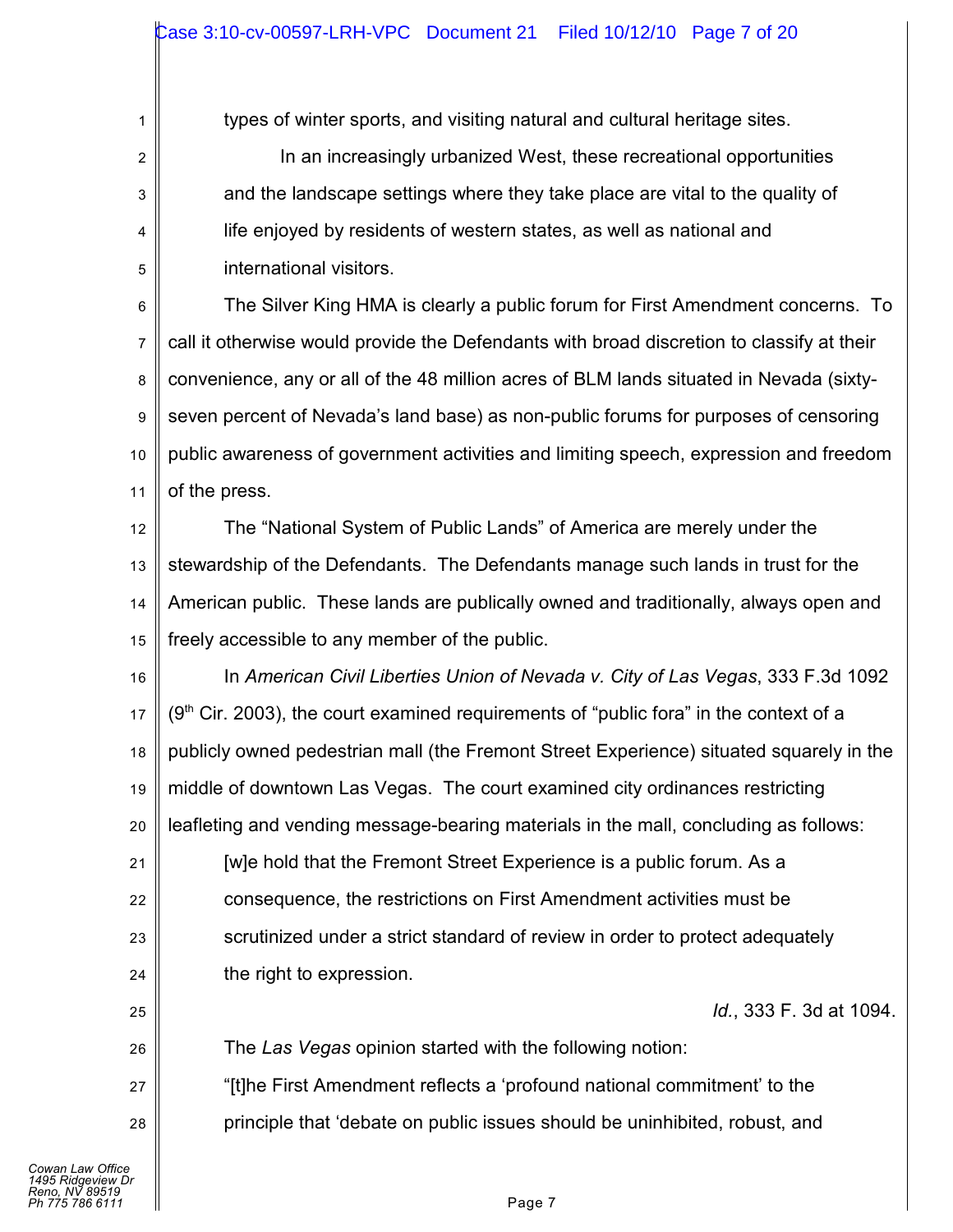| 1              | wide-open.' " Boos v. Barry, 485 U.S. 312, 318, 108 S.Ct. 1157, 99                    |
|----------------|---------------------------------------------------------------------------------------|
| $\overline{2}$ | L.Ed.2d 333 (1988) (quoting New York Times Co. v. Sullivan, 376 U.S.                  |
| 3              | 254, 270, 84 S.Ct. 710, 11 L.Ed.2d 686 (1964)). Although governmental                 |
| 4              | attempts to control speech are far from novel, they have new potency in               |
| 5              | light of societal changes and trends toward privatization. See Chicago                |
| 6              | Acorn v. Metropolitan Pier & Exposition Auth., 150 F.3d 695, 704 (7th                 |
| 7              | Cir.1998) (expressing concern regarding "what is now a nationwide trend               |
| 8              | toward the privatization of public property").                                        |
| 9              | Id., 333 F. 3d at 1097                                                                |
| 10             | The court relied on Supreme Court statements that,                                    |
| 11             | "[a]s society becomes more insular in character, it becomes essential to              |
| 12             | protect public places where traditional modes of speech and forms of                  |
| 13             | expression can take place." United States v. Kokinda, 497 U.S. 720, 737,              |
| 14             | 110 S.Ct. 3115, 111 L.Ed.2d 571 (1990) (Kennedy, J., concurring in the                |
| 15             | judgment).                                                                            |
| 16             | Id., 333 F. 3d at 1097                                                                |
| 17             | The court recognized there is controversy among courts on what constitutes "public    |
| 18             | fora" for First Amendment concerns although it outlines that on which most all courts |
| 19             | agree.                                                                                |
| 20             | First, and most significantly, there is a common concern for the compatibility of     |
| 21             | the uses of the forum with expressive activity.                                       |
| 22             | As the Supreme Court has stated, "The crucial question is whether the                 |
| 23             | manner of expression is basically incompatible with the normal activity of            |
| 24             | a particular place at a particular time." Grayned v. City of Rockford, 408            |
| 25             | U.S. 104, 116, 92 S.Ct. 2294, 33 L.Ed.2d 222 (1972); see also Hale, 806               |
| 26             | F.2d at 915-16 (holding that where land "has been withdrawn from public               |
| 27             | use for the purpose of conducting nuclear testing, [i]ts use for expressive,          |
| 28             | as well as nonexpressive, activity by the public is limited"); Warren v.              |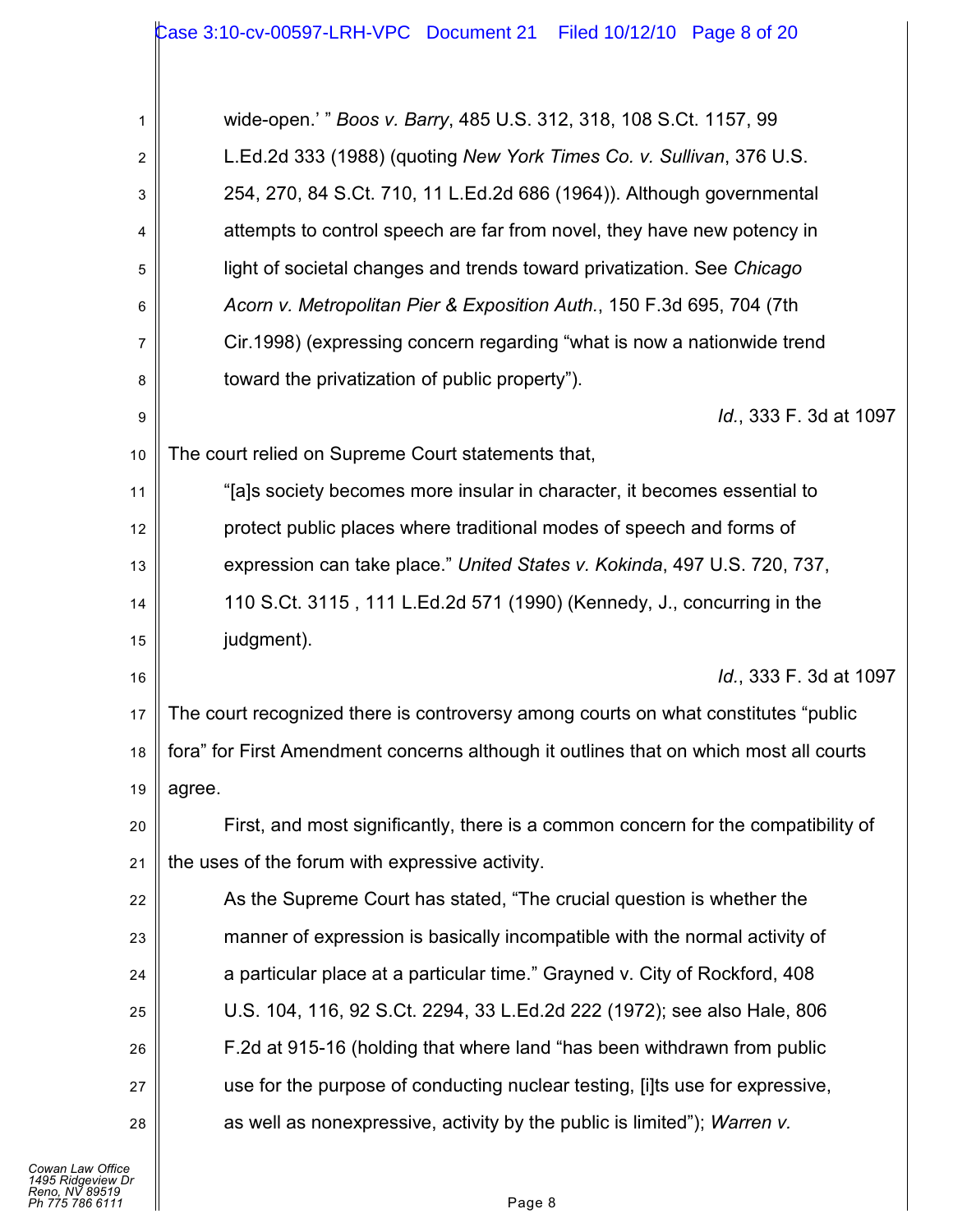| 1  | Fairfax County, 196 F.3d at 192-93 (noting that "[o]ne characteristic has             |  |
|----|---------------------------------------------------------------------------------------|--|
| 2  | been assumed in all of the Supreme Court cases that address [public]                  |  |
| 3  | forums]: opening the nonpublic forum to expressive conduct will somehow               |  |
| 4  | interfere with the objective use and purpose to which the property has                |  |
| 5  | been dedicated"); H.E.R.E. v. City of New York, 311 F.3d at 552                       |  |
| 6  | ("Consideration of the relevant factors  demonstrates that permitting all             |  |
| 7  | forms of expressive activity in the Plaza would be incompatible with its              |  |
| 8  | 'intended purpose' "); Lederman v. United States, 291 F.3d 36, 41                     |  |
| 9  | (D.C.Cir.2002) (stating that "courts have long recognized that [the areas in          |  |
| 10 | question] meet the definition of a traditional public forum: They have                |  |
| 11 | traditionally been open to the public, and their intended use is consistent           |  |
| 12 | with public expression").                                                             |  |
| 13 | Id., 333 F. 3d at 1100 (Emphasis).                                                    |  |
| 14 | Next, the court in Las Vegas recognized that case law demonstrates a                  |  |
| 15 | commitment by the courts to guarding speakers' reasonable expectations that their     |  |
| 16 | speech will be protected, citing Grace, supra, 461 U.S. at 180., 103 S.Ct. 1702. (See |  |
| 17 | discussion above at pp. 5-6).                                                         |  |
| 18 | The Las Vegas decision defines three factors on which the $9th$ Circuit relies when   |  |
| 19 | discerning "public fora" for First Amendment issues:                                  |  |
| 20 | 1.<br>the actual use and purposes of the property, particularly status as a           |  |
| 21 | public thoroughfare and availability of free public access to the area. See,          |  |
| 22 | e.g., Venetian Casino Resort v. Local Joint Executive Bd. of Las Vegas,               |  |
| 23 | 257 F.3d 937, 941, 944-45, 948 (9th Cir.2001) Hale v. Dep't of Energy,                |  |
| 24 | 806 F.2d 910, 916 (9th Cir.1986);                                                     |  |
| 25 | 2.<br>the area's physical characteristics, including its location and the existence   |  |
| 26 | of clear boundaries delimiting the area. See, e.g., Gerritsen v. City of Los          |  |
| 27 | Angeles, 994 F.2d 570, 576 (9th Cir.1993);                                            |  |
| 28 | 3.<br>traditional or historic use of both the property in question and other similar  |  |
|    |                                                                                       |  |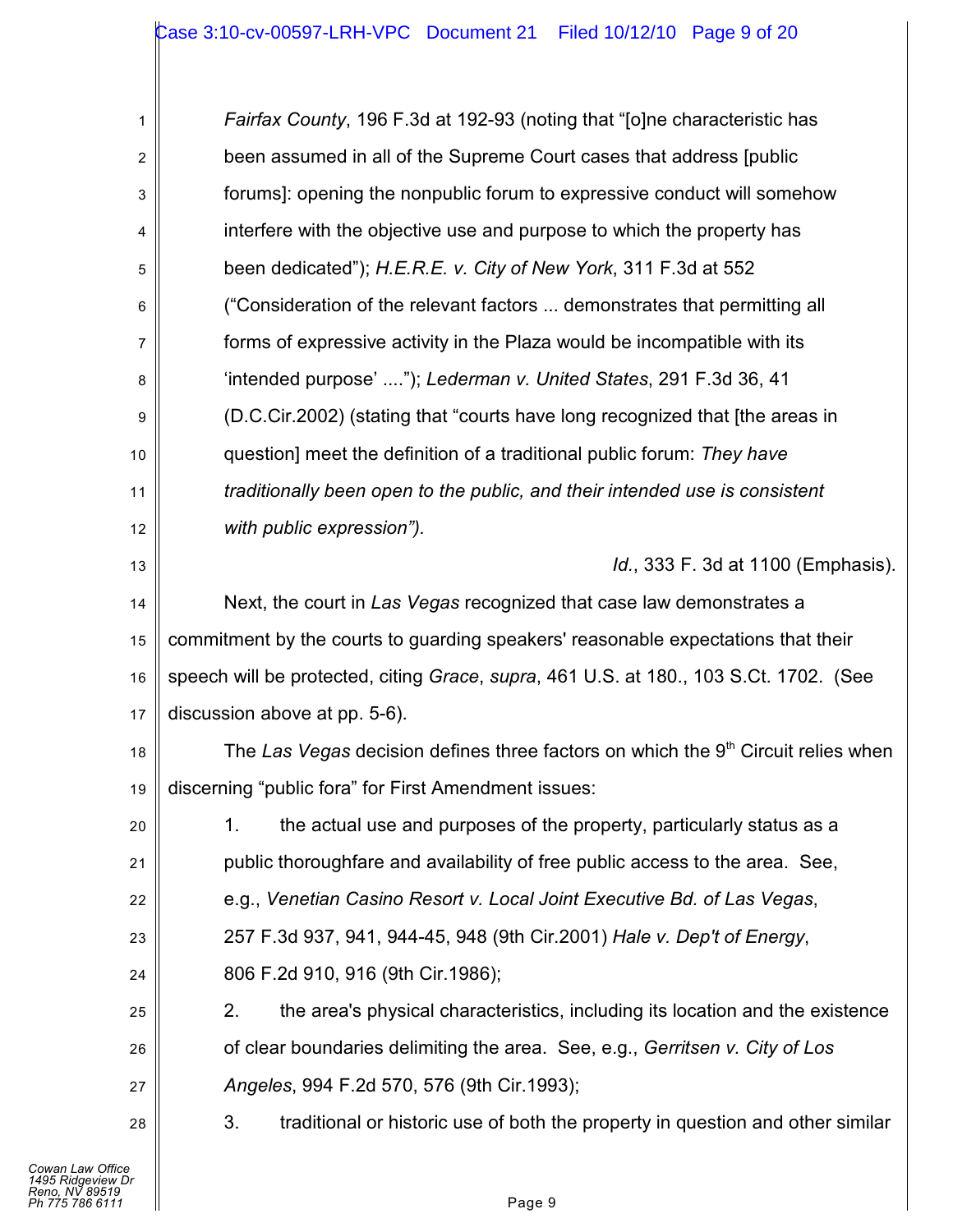## ase 3:10-cv-00597-LRH-VPC Document 21 Filed 10/12/10 Page 10 of 20

properties. See, e.g., *Venetian Casino Resort*, 257 F.3d at 944, *Jacobsen v. Bonine*, 123 F.3d 1272, 1274 (9th Cir.1997).

*Id.*, 333 F. 3d at 1100-1101

4 5 6 7 8 The first factor: The area of the Silver King HMA is in essence, vast desert rangeland, as is the remaining lands surrounding it. It is touted as an area of recreation, where the public can, among other uses, view wildlife. This is traditional public fora, much like a city park only much more so when incorporated in vast regions of remote Nevada.

9 10 11 12 13 The second factor: Once again, the area of the Silver King HMA is in essence, vast desert rangeland, as is the remaining lands surrounding it. There is nothing in the area there that marks the entry into a non-public forum. Nothing there would alter one's expectations that he/she is now leaving a public forum and, when crossing into the Silver King HMA, enters a designated *non-public* forum area.

14 15 The third factor: The traditional, historic use of the area and its surrounding lands, has been as is stated in the BLM's own website, as follows:

16 17 18 19 20 21 On more than 245 million acres of public lands, people enjoy countless types of outdoor adventure – participating in activities as widely varied as camping, hunting, fishing, hiking, horseback riding, boating, whitewater rafting, hang gliding, off-highway vehicle driving, mountain biking, birding and wildlife viewing, photography, climbing, all types of winter sports, and visiting natural and cultural heritage sites.

22 23 24 25 In an increasingly urbanized West, these recreational opportunities and the landscape settings where they take place are vital to the quality of life enjoyed by residents of western states, as well as national and international visitors.

26 27 28 It is an area where citizens can escape and recreate in a multitude of activities, to the discretion of its users, the public. This is its historic use. Prior to that, it was used by all as land on which to survive during the settling of the West. Prior to that it

1

2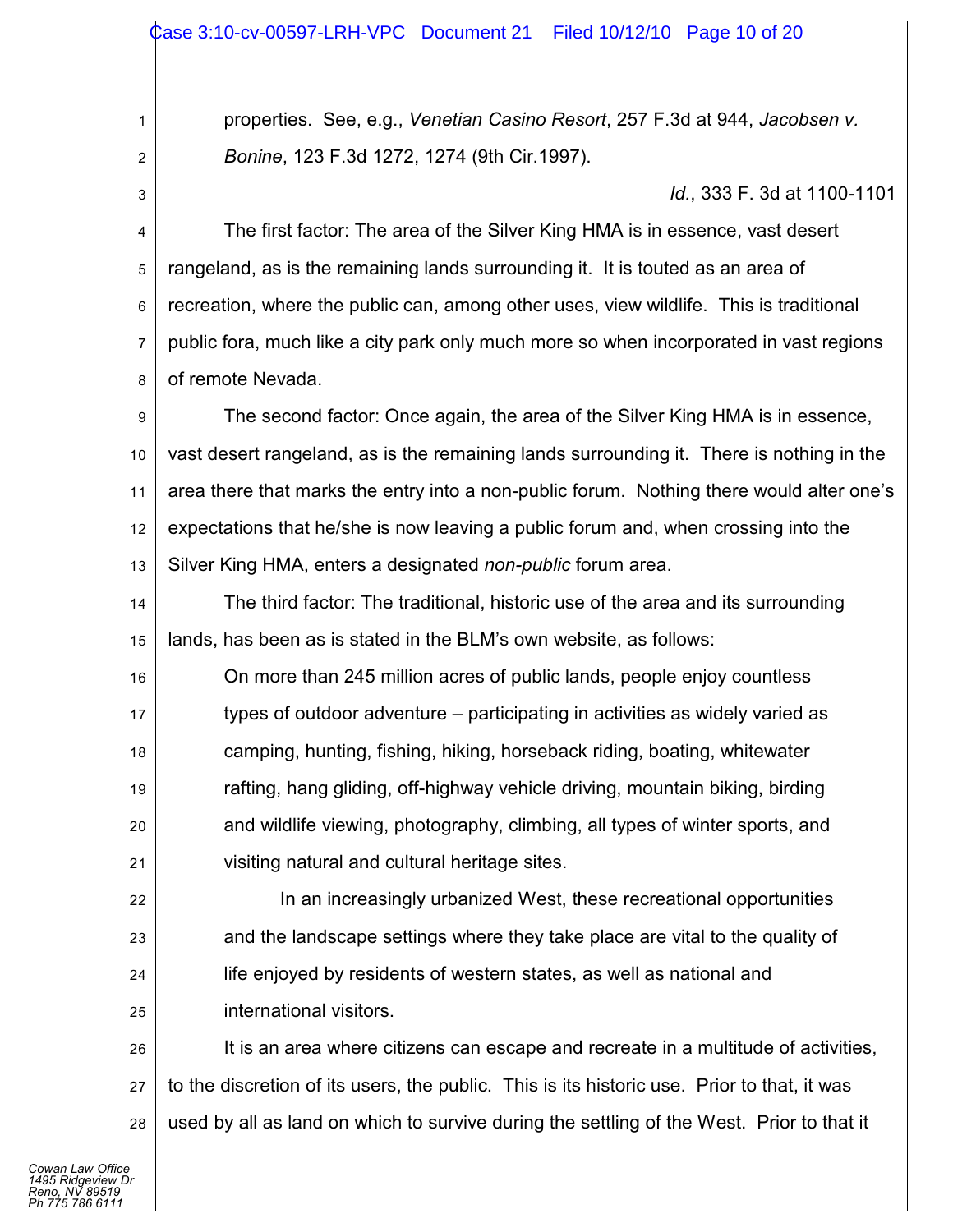1 was used presumably as hunting grounds and for other uses by native Americans.

2 3 4 If a city park or a shopping mall is inherently "public fora," how do remote regions of "public lands" become or transform into anything else? Isn't this vast remote region considered perpetual public fora?

5 6 7 Considering all these factors Plaintiff submits national public lands comprise public forums. The public lands are freely and openly accessible to all members of the public at all times of day.

8 9 10 11 12 13 14 Constitutionally protected First Amendment activity includes gathering information. It includes observing government activity where the government is involved in matters of significant public interest. Protected also is one's right to report those observations along with the reporter's thoughts and/or opinions, to the public. By offering public viewing days of roundups, albeit unduly restrictive, the Defendants nevertheless acknowledge the importance of allowing public access to the Defendants' management activities involving their management of wild horses.

15 16 For the foregoing reasons the public lands are a public forum for free speech/press purposes.

17

18

19

**VI. THE DEFENDANTS' RESTRICTIONS REMAIN CONTRARY TO FIRST AMENDMENT PROTECTIONS**

20 21 22 "[t]he government does not have a free hand to regulate private speech on government property." *Pleasant Grove City, Utah v. Summum*, U.S. , 129 S. Ct. 1125, 1132 (2009).

23 24 25 26 27 28 Where government is allowed to regulate public activity on public lands, it cannot make its regulation "content-based." A regulation is "content-based" if either the underlying purpose of the regulation is to suppress particular ideas, *see Ward v. Rock Against Racism*, 491 U.S. 781, 791, 109 S.Ct. 2746 (1989), or if the regulation, by its very terms, singles out particular content for differential treatment. *See Turner Broad. Sys., Inc. v. FCC,* 512 U.S. 622, 642-43, 114 S.Ct. 2445(1994); *see also City of*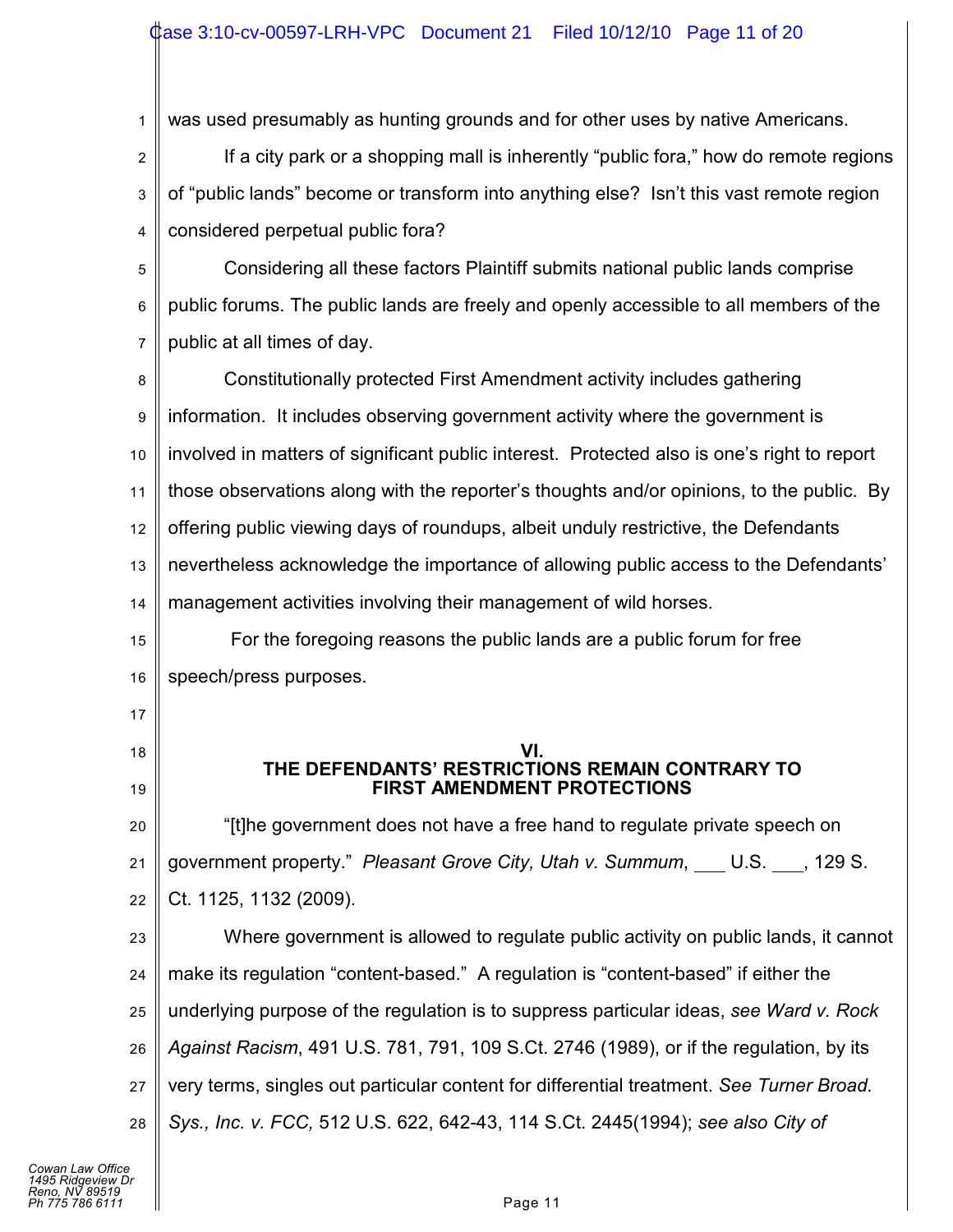1 2 *Cincinnati v. Discovery Network, Inc.*, 507 U.S. 410, 4299 113 S.Ct. 1505 (1993); *Accord, Berger v. City of Seattle, 569 F. 3d 1029,1051 (9<sup>th</sup> Cir. 2009).* 

| $\mathsf 3$      | The restrictions placed on the Plaintiff culminate from her prior observation and                |  |
|------------------|--------------------------------------------------------------------------------------------------|--|
| 4                | reporting of how the government Defendants roundup and handle wild horses. Here,                 |  |
| 5                | Plaintiff's prior photojournalistic reporting of the BLM's activities when rounding up wild      |  |
| 6                | horses, caused her to be removed from reasonable access to the Defendants' roundup               |  |
| $\overline{7}$   | activities that she enjoyed previously. She is in essence, being punished and precluded          |  |
| 8                | from further reporting. (See and compare, generally, exhibits supporting this Motion).           |  |
| $\boldsymbol{9}$ | The Defendants, not happy with her reporting, chose to regulate and censor her from              |  |
| 10               | their activities and thus, they are restricting her with informal, unwritten, "content-based"    |  |
| 11               | decisions or policies.                                                                           |  |
| 12               | Government regulation of speech within non-public forums must comport to                         |  |
| 13               | reasonable time, place and manner constraints. To pass constitutional muster, a time,            |  |
| 14               | place, or manner restriction must meet three criteria:                                           |  |
| 15               | (1) it must be content-neutral; (2) it must be "narrowly tailored to serve a                     |  |
| 16               | significant governmental interest"; and (3) it must "leave open ample                            |  |
| 17               | alternative channels for communication of the information."                                      |  |
| 18               | Ward v. Rock Against Racism, 491 U.S. 781, 791, 109 S.Ct. 2746 (1989) (citation                  |  |
| 19               | omitted).                                                                                        |  |
| 20               | <b>First Criterium</b>                                                                           |  |
| 21               | The first criterium re content-neutral, is addressed both above and below.                       |  |
| 22               | <b>Second Criterium</b>                                                                          |  |
| 23               | The second criterium (re the regulation must be "narrowly tailored to serve a                    |  |
| 24               | significant government interest") has no basis or support under these facts.                     |  |
| 25               | The Defendants claim they kept back the public and plaintiff from trap sites and                 |  |
| 26               | other locales for "safety" concerns, either for the Plaintiff's safety, or for the safety of the |  |
| 27               | public, or for the safety of the horses. Contrary to these contentions, the Defendants           |  |
| 28               | had allowed her into trap areas previously, until she published her photos and video of          |  |
|                  |                                                                                                  |  |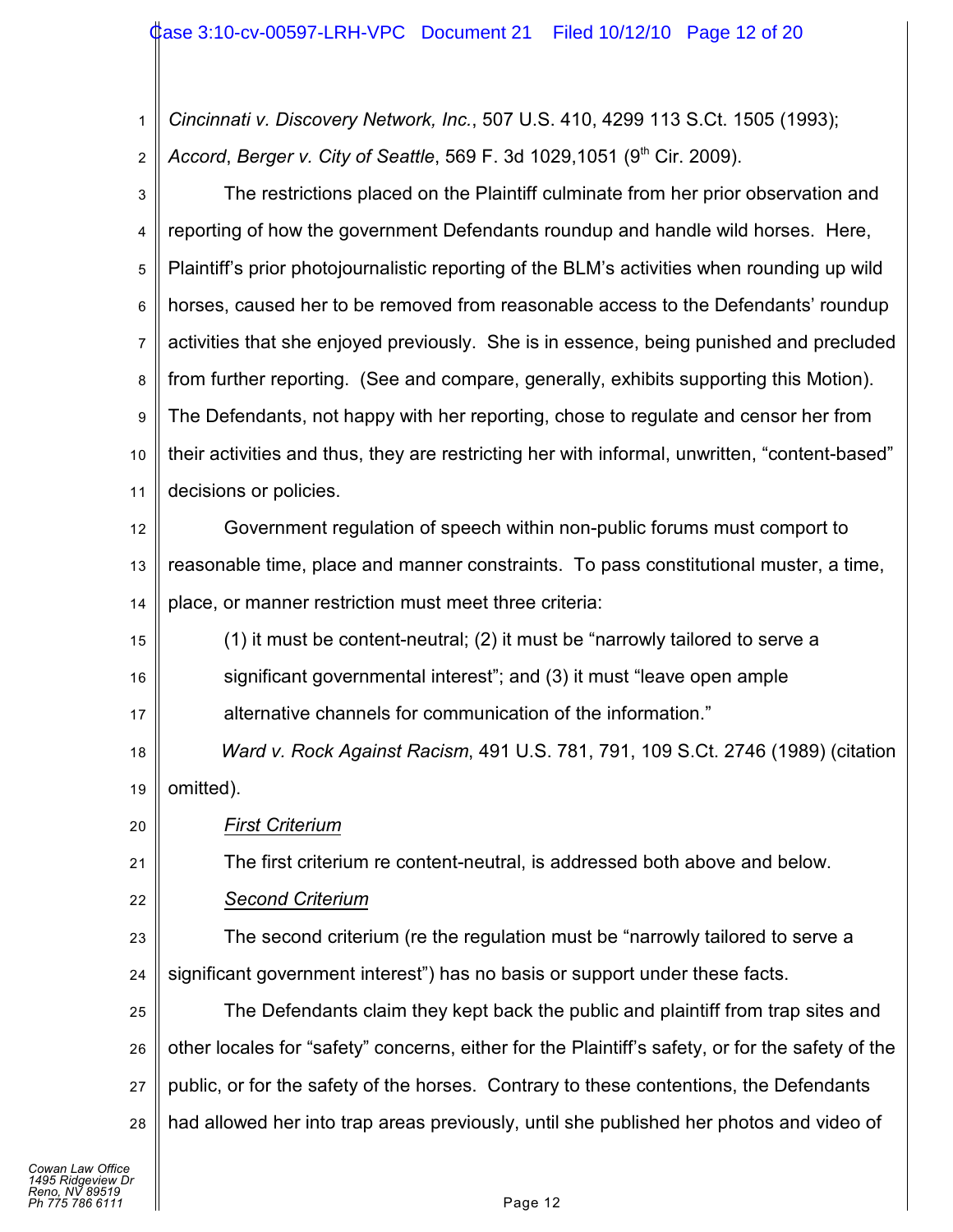1 2 3 4 5 what had transpired before her eyes, at these trap sites. She was excluded thereafter, from coming close to horse traps during roundup operations. Meanwhile, she did not pose a safety threat or safety issue when she was at trap sites previously. In fact, no one has yet to claim that Ms. Leigh's presence at traps previously interfered with ongoing activities or caused safety issues.

6 7 8 9 10 11 12 13 Moreover, the Defendants have allowed others (to her exclusion) the opportunity to come close, right up to the horse traps, during roundup activities. If the Defendants can allow someone else (non-essential, non-government employees) to the traps during actual roundup activities but not her, how do they distinguish "safety concerns" for them versus *her,* which causes differences in how she, versus others, are allowed or not allowed the same"access"? The Defendants have yet to adequately define this distinction. They have yet to distinguish varying "safety concerns" that justify disparate "access" of one person over another. (See Declarations of Laura Leigh and others).

14 15 16 Failing also is that the Defendants have provided no concrete sight or distance limitations. It varies, all of which precludes Plaintiff from gaining reasonable observation of the Defendants' activities during roundups.

17 18 19 20 21 22 Even if a certain limitation on distance were offered, it still may not pass constitutional muster. For example, in *Bay Area Peace Navy v. U.S.,* 914 F.2d 1224  $(9<sup>th</sup>$  Cir. 1990) the court held the Navy did not provide sufficient justification for a 75-yard "security zone" which it established around a viewing pier and Naval vessels during the military exhibition known as "Fleet Week," where during its naval parade, demonstrators sought to present their political views from their own boats, during the

23 naval parade.

24 25 26 27 28 Because the government has failed to meet its burden of demonstrating that the 75-yard security zone is a reasonable time, place and manner restriction, we hold that the zone is a violation of the First Amendment rights of persons desiring to demonstrate in boats off the Aquatic Park Pier during Fleet Week.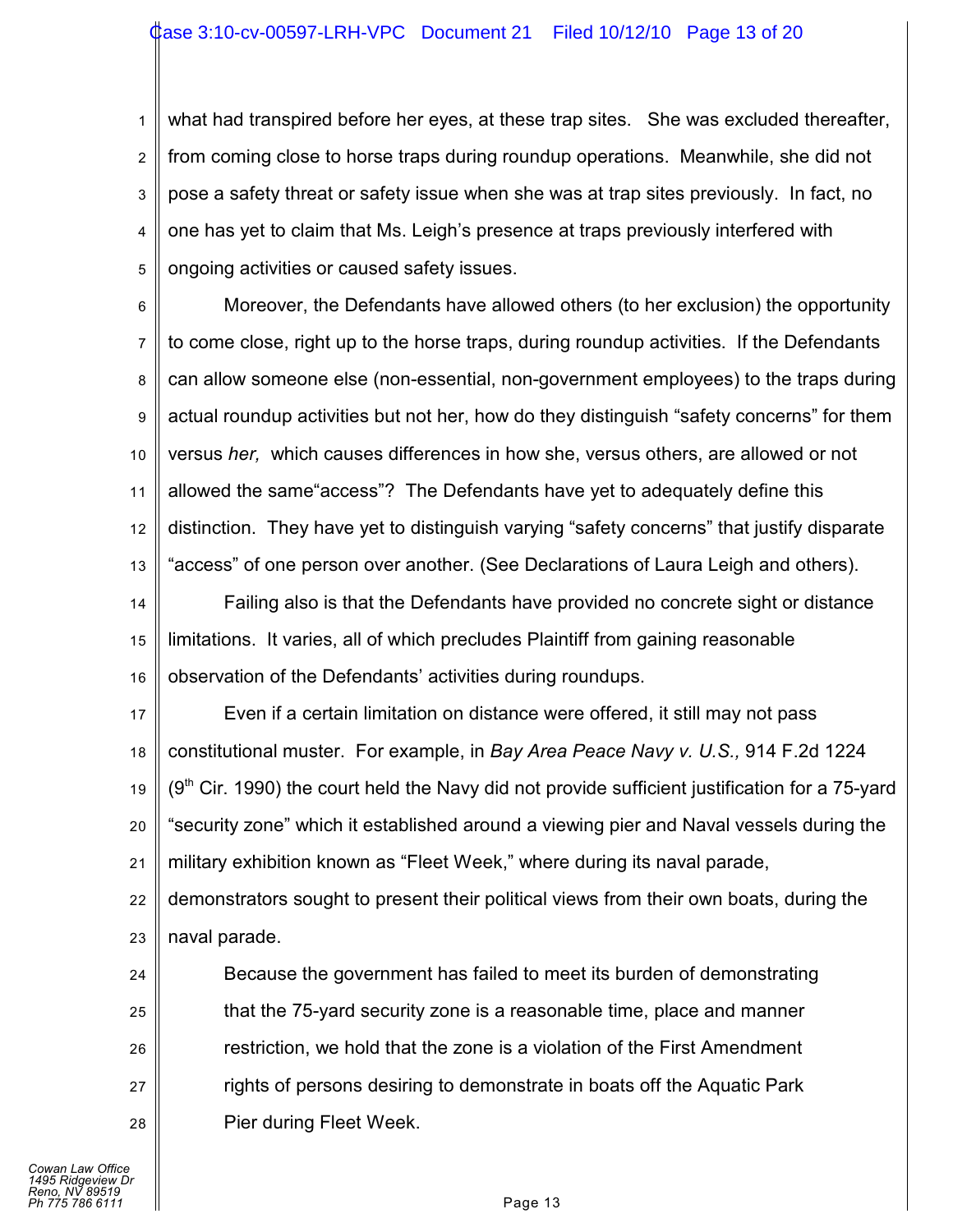*Id*., 914 F. 2d at 1225

2 3 4 5 The court in *Bay Area Peace Navy* found a significant government interest in protecting the public and naval officials from "attacks" from unfriendly forces, but found no tangible evidence that the 75 yard security zone was necessary to protect officials during the "Fleet Week" ceremonies.

Although the government's interest in marine safety is significant, there is no tangible evidence that a 75 yard security zone is necessary to protect that interest. *In prior years, the Coast Guard has demonstrated ample ability to operate safely without a 75 yard security zone.*

*Id*., 914 F. 2d at 1227 (Emphasis)

11 12 13 14 Similarly here, the Plaintiff in the past had been allowed access close to the traps when gathers were ongoing. Defendants offer no explanation for the disparate treatment currently, occurring after she published her observations gleaned from the trap sites.

15 16 17 18 Others, to the exclusion of Plaintiff, who remain non-essential to the government's roundup operations, are allowed at the wild horse traps during the operation. Defendants offer no regulatory explanation for the disparate treatment, or for the selection of favored guests to the trap sites.

19 20 21 22 23 Clearly, there is but one glaring reason standing out that causes the Plaintiff to be far removed from viewing the Defendants' activities at traps during roundup activities and to other operations involving the removal and ultimate disposition of Silver King wild horses. It is this: The subjects of her journalism and reporting are not popular with them.

24 25 26 27 28 Plaintiff submits the result of her preclusion to access amounts to an impermissible, unconstitutional content-based censorship, contrary to First Amendment notions. Plaintiff submits the Defendants have not met their burden in demonstrating clearly, rationale behind the Plaintiffs' exclusion; and that the same are not justified in view of the resultant prior restraint of her First Amendment constitutional freedoms.

1

6

7

8

9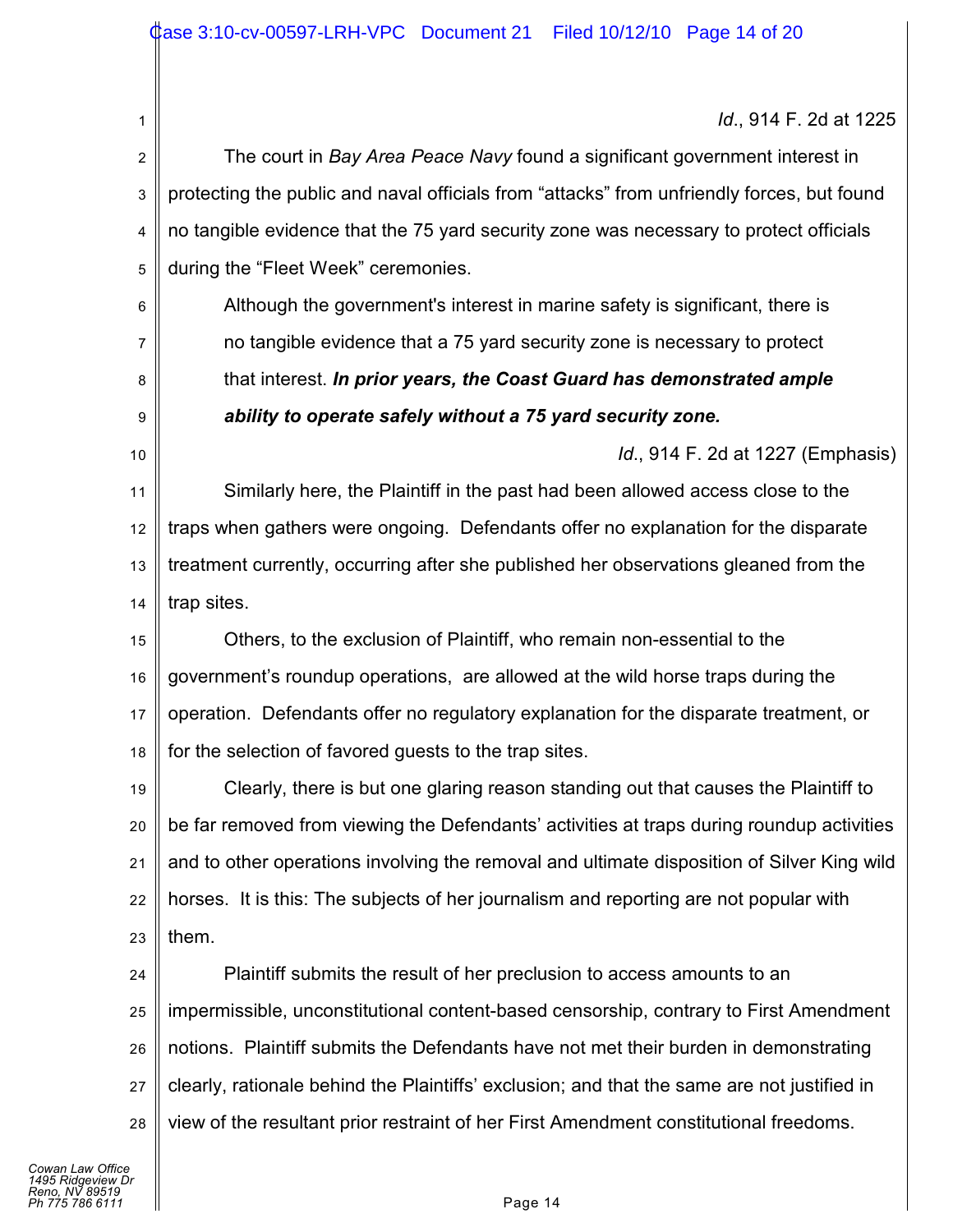## *Third Criterium*

1

2 3 The regulation must "leave open ample alternative channels for communication of the information."

4 5 6 7 8 In *Bay Area Peace Navy*, the court determined there were no ample alternative means of communication available to those demonstrators on the boats, despite the Navy's suggestion that they (the Peace Navy) obtain larger vessels from which larger banners could be displayed, to communicate the content of their message to those on the docks and ships.

9 10 11 12 13 In the instant matter, the Defendants have offered no other alternatives but to effectively exclude Plaintiff from these roundups. She is precluded from reporting the government's activities – a goal the Defendants have so cleverly and effectively achieved when eliminating her from viewing the roundups and subsequent handling and housing of such wild horses.

14 15 16 17 18 19 20 Courts must subject any restrictions on free speech in public fora to a high degree of scrutiny. *Collins v. Jordan*,102 F.3d 406, 413 (9th Cir. 1996). The burden of justifying any restriction on free speech in a public forum rests squarely on the party seeking to restrict that speech. *Lim v. City of Long Beach*, 217 F.3d 1050, 1054 (9th Cir. 2000). Any time, place and manner restriction imposed by the government which effectively restricts free speech must "pass constitutional muster." *Kuba v. 1-A Agr. Ass'n.*, 387 F.3d 850, 857 (9th Cir. 2004).

21 22 23 Plaintiff submits the Defendants fail in their burden to justify restrictions imposed on her during her when she attempts to observe the Defendants management of wild horses, from the inception of their capture, to their ultimate disposition or demise.

24 25 26 27 28 **VII. UNREASONABLE RESTRICTIONS AND CENSORSHIP ON THE PLAINTIFF IS ONGOING AT SILVER KING, AND IS CONSISTENT WITH HOW SHE HAS BEEN TREATED AT OTHER, PRIOR BLM ROUNDUPS ELSEWHERE** Attached hereto and incorporated herein are **EXHIBITS 14** and **15**. These exhibits demonstrate the true "access" Plaintiff received during her time at Silver King.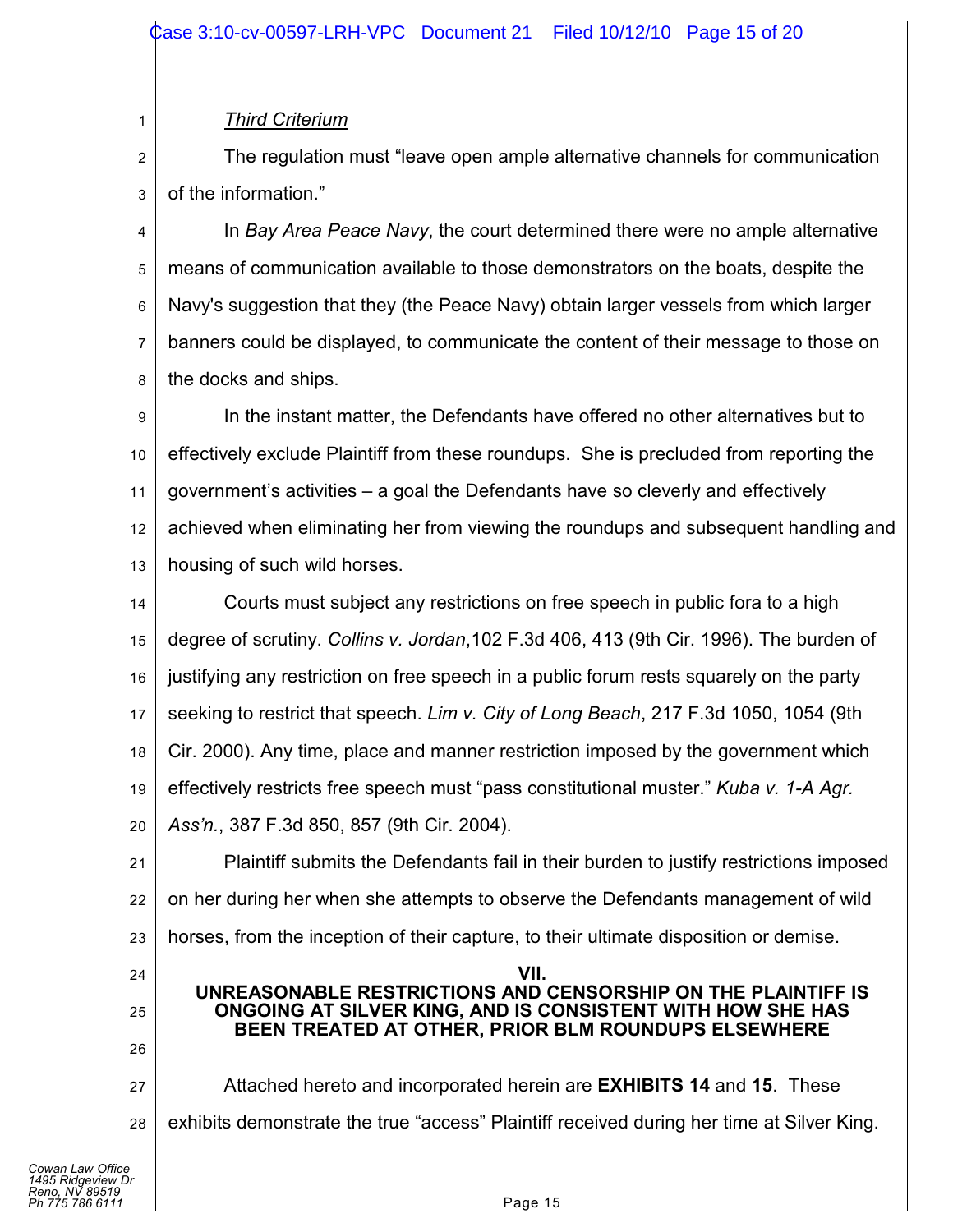1 2 3 4 It compares "access" at BLM's Calico roundup earlier this year. These exhibits as a whole, contradict the Defendants' Opposition when suggesting the Plaintiff's access was somehow ample, or sufficient, or reasonable at Silver King. It was not reasonable or sufficient, clearly demonstrated by these exhibits.

5

6 7 Ms. Leigh's Declaration (Exhibit 14) also addresses and contradicts Ms. Emmons Declaration relative to the disparity in her "access" to the Defendants' roundup activities in Silver King versus what occurred in Calico.

8 9 10 11 12 13 14 15 16 17 Ms. Leigh's Declaration confirms the disparity in her treatment as a journalist for Horseback Magazine versus how the press would be handled should the New York Times appear on scene. The Defendants admit the press and perhaps Plaintiff as well, would be treated differently if the New York Times appeared on scene versus if they were not on scene. This admission confirms the Defendants continue to treat Plaintiff's press credentials and the Plaintiff differently from how the Defendants treat other members of the press, particularly those press organizations having more of a national prominence in circulation than that of Horseback Magazine, or who may be more friendly to the Defendants in their reporting of the Defendants' activities than might the Plaintiff's reporting.

18

19

**VIII.**

# **ARGUABLY SOME MATTERS HAVE BEEN DECIDED AND "COLLATERAL ESTOPPEL" COMES INTO PLAY**

20 21 Defendants fail to address the concept of collateral estoppel. This very court stated the following:

22 23 24 25 26 27 28 As to Leigh's First Amendment challenge to the closure of public lands during the gather, the court shall grant Leigh's temporary restraining order. Leigh argues that a blanket closure of 27,000 acres of public land on which the Tuscarora Gather is going to take place is a prior restraint on her First Amendment rights because she will be unable to observe and report on the health of the horses and the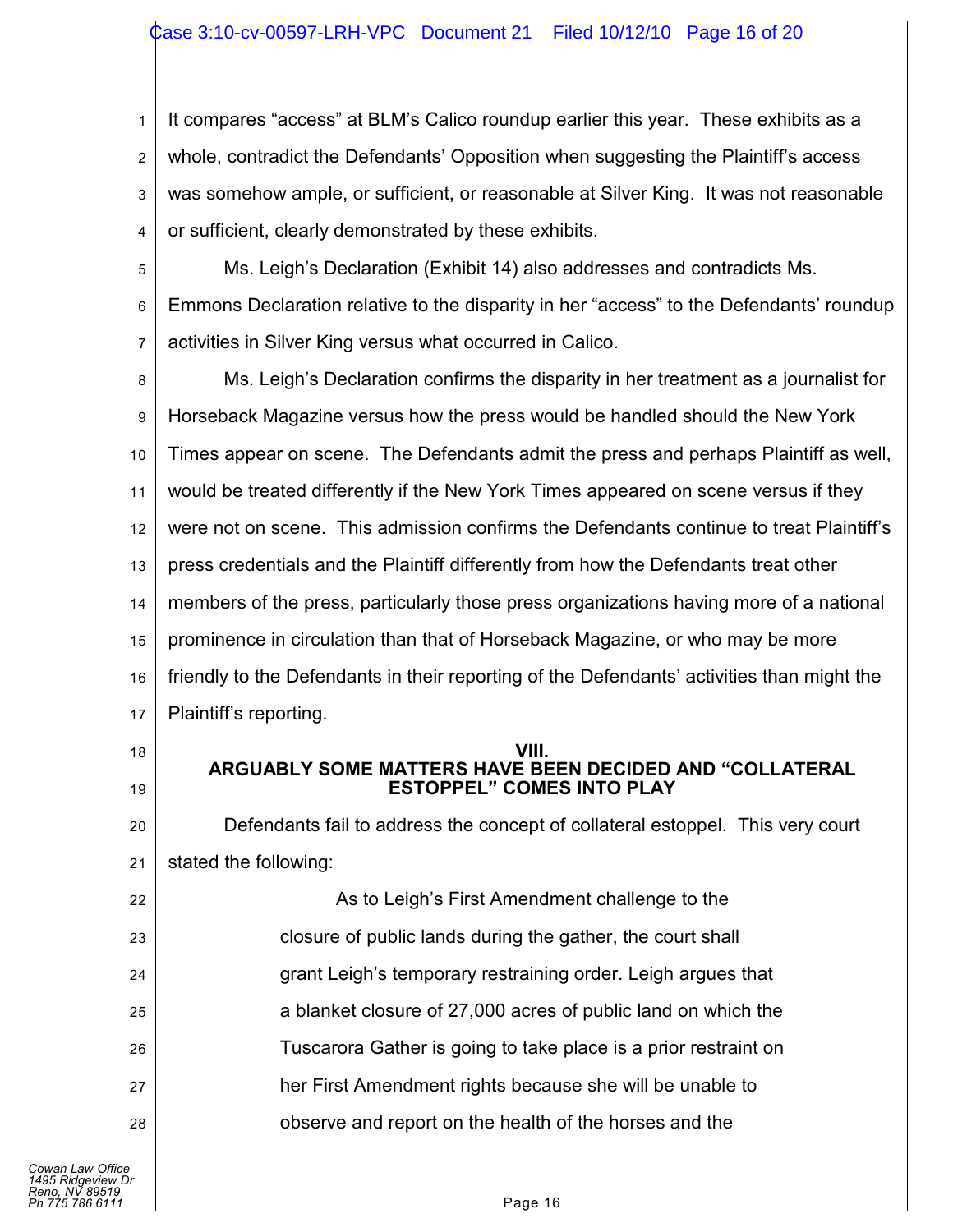| 1  | BLM's management of the gather. The court agrees and                                       |  |  |  |
|----|--------------------------------------------------------------------------------------------|--|--|--|
| 2  | finds that she has made a sufficient showing of probable                                   |  |  |  |
| 3  | success on the merits to warrant granting the motion. As                                   |  |  |  |
| 4  | such, the court enjoins the blanket closure of public land                                 |  |  |  |
| 5  | access during the gather and shall lift the closure as written                             |  |  |  |
| 6  | with regard to land access.                                                                |  |  |  |
| 7  | The court is cognizant of the public interest in this                                      |  |  |  |
| 8  | matter and of the right of the public and press to have                                    |  |  |  |
| 9  | reasonable access to the gather under the First                                            |  |  |  |
| 10 | Amendment.                                                                                 |  |  |  |
| 11 | Leigh v. Salazar, 2010 WL 2834889 (D. Nev. Jul. 16, 2010)                                  |  |  |  |
| 12 | (Published Slip Opinion)                                                                   |  |  |  |
| 13 | This decision involves the identical parties and identical conduct, only at a              |  |  |  |
| 14 | different location. That prior Order, although addressing a blanket closure of public      |  |  |  |
| 15 | lands, decided other issues as well that are identical in this case.                       |  |  |  |
| 16 | For instance, for the court to have ruled in favor of the Plaintiff in the prior           |  |  |  |
| 17 | companion case, it had to have determined (1) that she would be irreparably harmed         |  |  |  |
| 18 | without the granting of the TRO; (2) that she had standing to raise the constitutional     |  |  |  |
| 19 | challenge; (3) that she would likely prevail on the merits of the ultimate matter.         |  |  |  |
| 20 | The court in open session discussed the Plaintiff's worthiness as a journalist and         |  |  |  |
| 21 | as a wild horse advocate. There are no less character or professional elements here        |  |  |  |
| 22 | as there were when the court ruled July 16, 2010 in the companion matter. The court        |  |  |  |
| 23 | would not have ruled in her favor in the prior case if there were notions that she did not |  |  |  |
| 24 | have standing.                                                                             |  |  |  |
| 25 | The court in the companion matter concluded also that this same Plaintiff would            |  |  |  |
| 26 | be irreparably harmed, "because she will be unable to observe and report on the            |  |  |  |
| 27 | health of the horses and the BLM's management of the gather." Leigh v. Salazar,            |  |  |  |
| 28 | 2010 WL 2834889 (D. Nev. Jul. 16, 2010)(Emphasis). This is the very issue occurring        |  |  |  |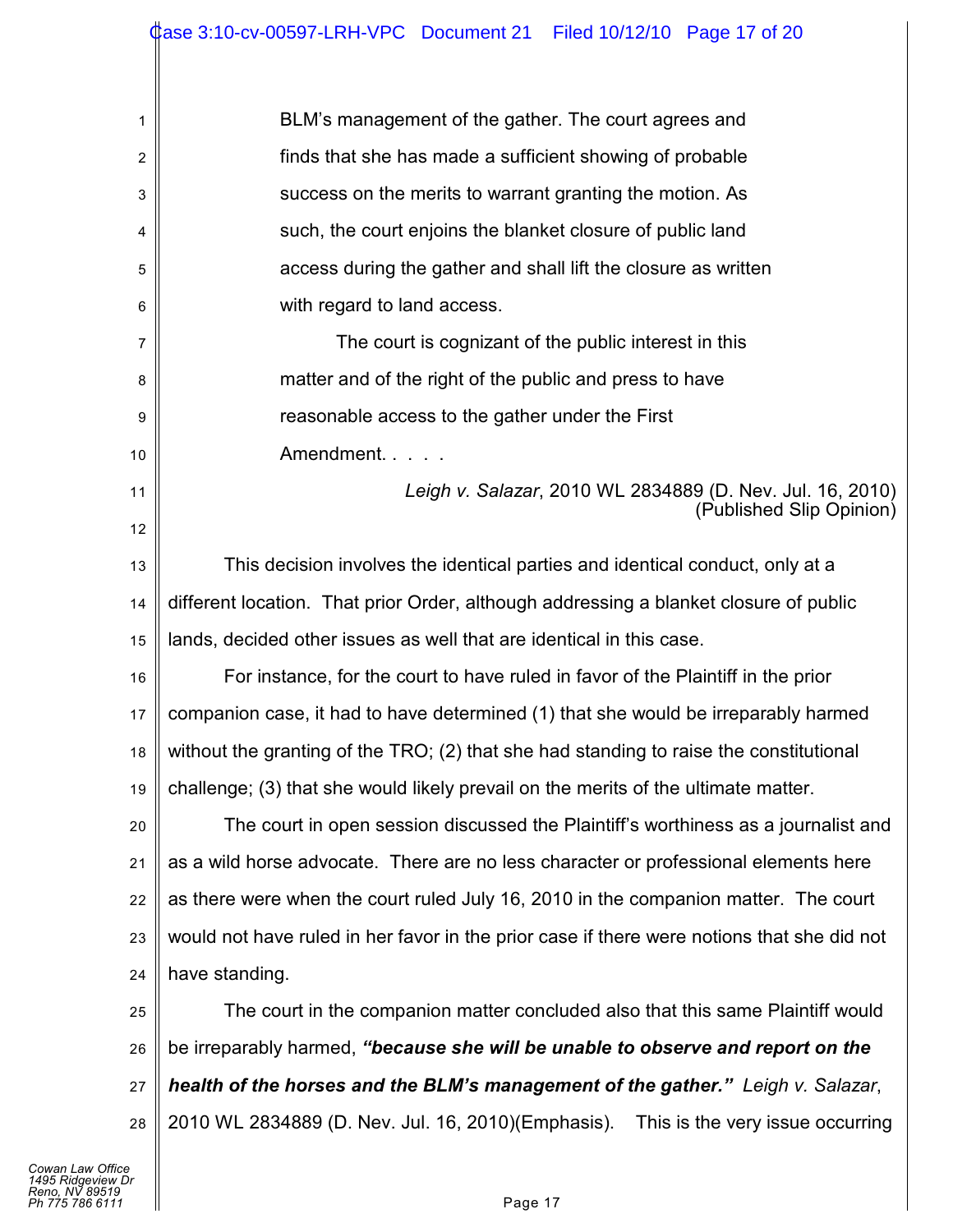## ase 3:10-cv-00597-LRH-VPC Document 21 Filed 10/12/10 Page 18 of 20

1 2 3 4 5 in the instant matter. It all amounts to access. The Defendants deprived access to Plaintiff in the prior case. The Defendants are depriving Plaintiff access in this case, albeit in a different manner. The Defendants in this case are effectively depriving the Plaintiff of her ability to "observe and report on the health of the horses and the BLM's management of the gather." *Id.*

6 7 8 In the prior case, when Plaintiff was denied access, the court found the Plaintiff was irreparably harmed. In the instant matter, when the Plaintiff is denied access, doesn't she suffer the same harm?

9 10 11 12 13 In the prior case when Plaintiff was denied access, the court found, such conduct a prior restraint on her First Amendment rights," and that she, "made a sufficient showing of probable success on the merits to warrant granting the motion." *Id.* In the instant case, when the Plaintiff is denied access, doesn't she demonstrate the same, sufficient showing that she is likely to succeed on the merits?

14 15 16 17 18 19 20 Plaintiff believes these particular issues "issue preclude" the government Defendants from raising these very same issues again. The Defendants should be collaterally estopped on the subject where these very specific issues had already been briefed and litigated through a hearing, as between the same parties which involved another roundup site in Nevada, which involved the same issue – *access* – to, "observe and report on the health of the horses and the BLM's management of the gather." *Leigh v. Salazar*, 2010 WL 2834889 (D. Nev. Jul. 16, 2010).

21 22 Plaintiff incorporates her prior discussions concerning these same subjects where nothing new but mere argument are raised by the Defendants.

23

#### **IX. CONCLUSION**

24 25 26 27 28 Unlike the activities addressed by the plethora of cases on the subject, the activity being restricted and limited here is one's right to observe and report government activity. The Silver King HMA is not "Area 51." It's not the nuclear test facility. It's not a top secret government military installation. No state or government secrets are involved. The activity occurs in remote regions in Nevada. This is not a school house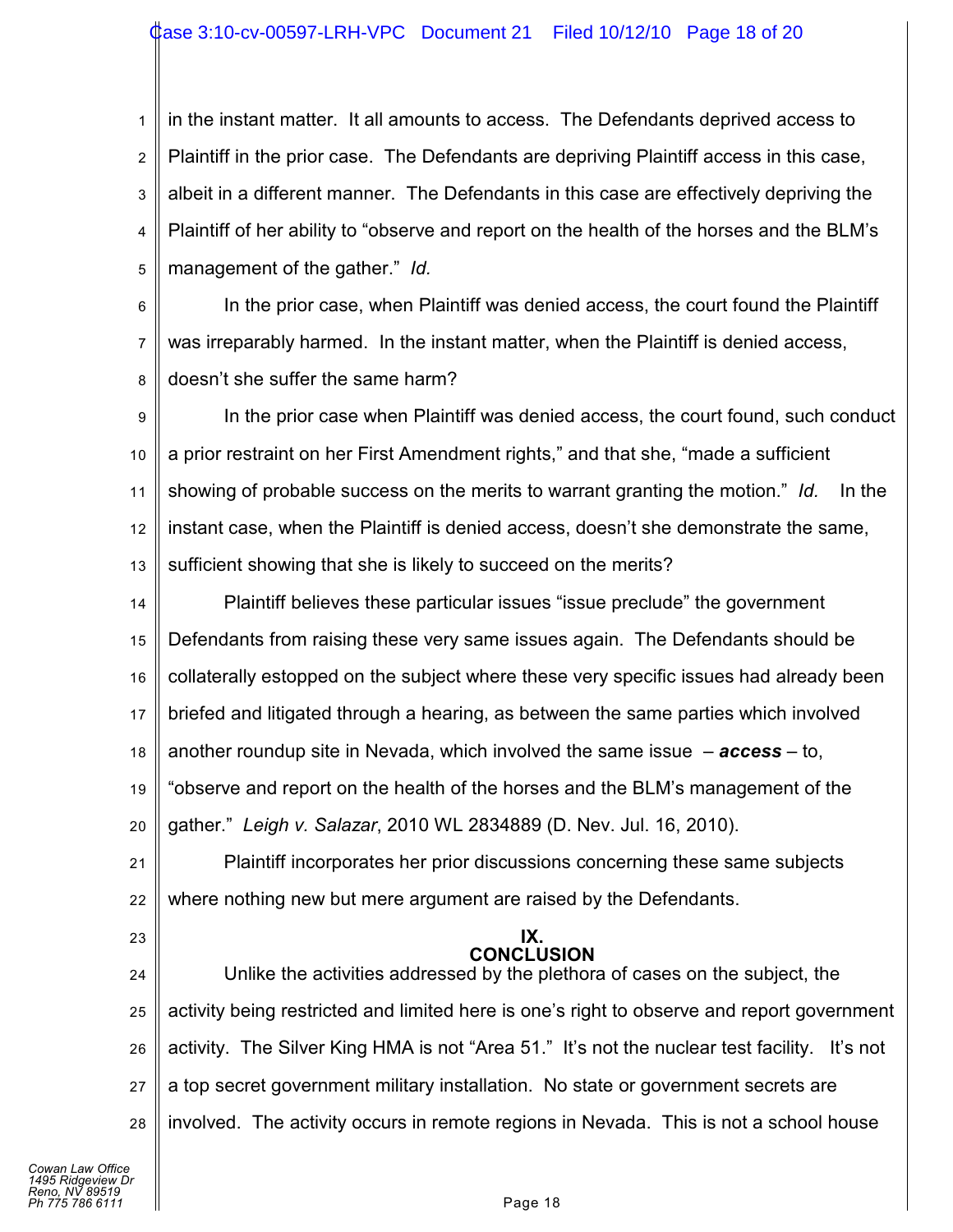1 2 or class room. This is not an airport terminal. No school mail boxes are involved. This is in fact, desert or remote regions in Nevada.

3 4 5 6 7 8 No one here seeks to leaflet the area. No one here seeks to make speeches. No one is soliciting business, soliciting to join a religious group, soliciting for any purpose. No one is seeking donations. No one here are street dancers looking for extra change while failing to obtain a permit. No one is seeking handouts at stop signs with cardboard signs. No one is demonstrating. No one is on the "soap box" espousing commercial speech or even political speech.

9 10 11 12 13 14 15 16 Rather, those being denied access are journalists and members of the public who seek transparency in the manner in which the Dept. of Interior and BLM conduct all aspects of the Silver King wild horse roundup and including their subsequent activities related thereto. Laura Leigh is the journalist in this instance, who has been denied the right to observe government in action. She has been censored in her ability to report what transpires in remote regions of Nevada at the hands of the Defendants. She continues to be irreparably harmed where she is denied the right to observe and then report on government activity.

17 18 19 20 21 22 The Silver King roundup is nearly complete. The gather is likely "over" in perhaps two days (Wednesday). At least before this time, Plaintiff respectfully requests the court act and cause the Defendants to further suspend all remaining efforts relative to the Silver King wild horse gather until such time as the Defendants provide the Plaintiff true access as is requested in the Amended Motion for Temporary Restraining Order, and until the court is able to hear the pending preliminary injunction.

23 24 25 26 "Prior restraints on speech . . . are the most serious and least tolerable infringement on First Amendment rights." *Nebraska Press Ass'n v. Stuart,* 427 U.S. 539, 559, 96 S.Ct. 2791 (1976). Such restraints bear a "heavy presumption" against their constitutionality. *Forsyth County,* 505 U.S. at 130, 112 S.Ct. 2395.

Plaintiff respectfully requests the court grant her the relief requested.

Attached and incorporated into Plaintiff's Reply Brief are the following:

27